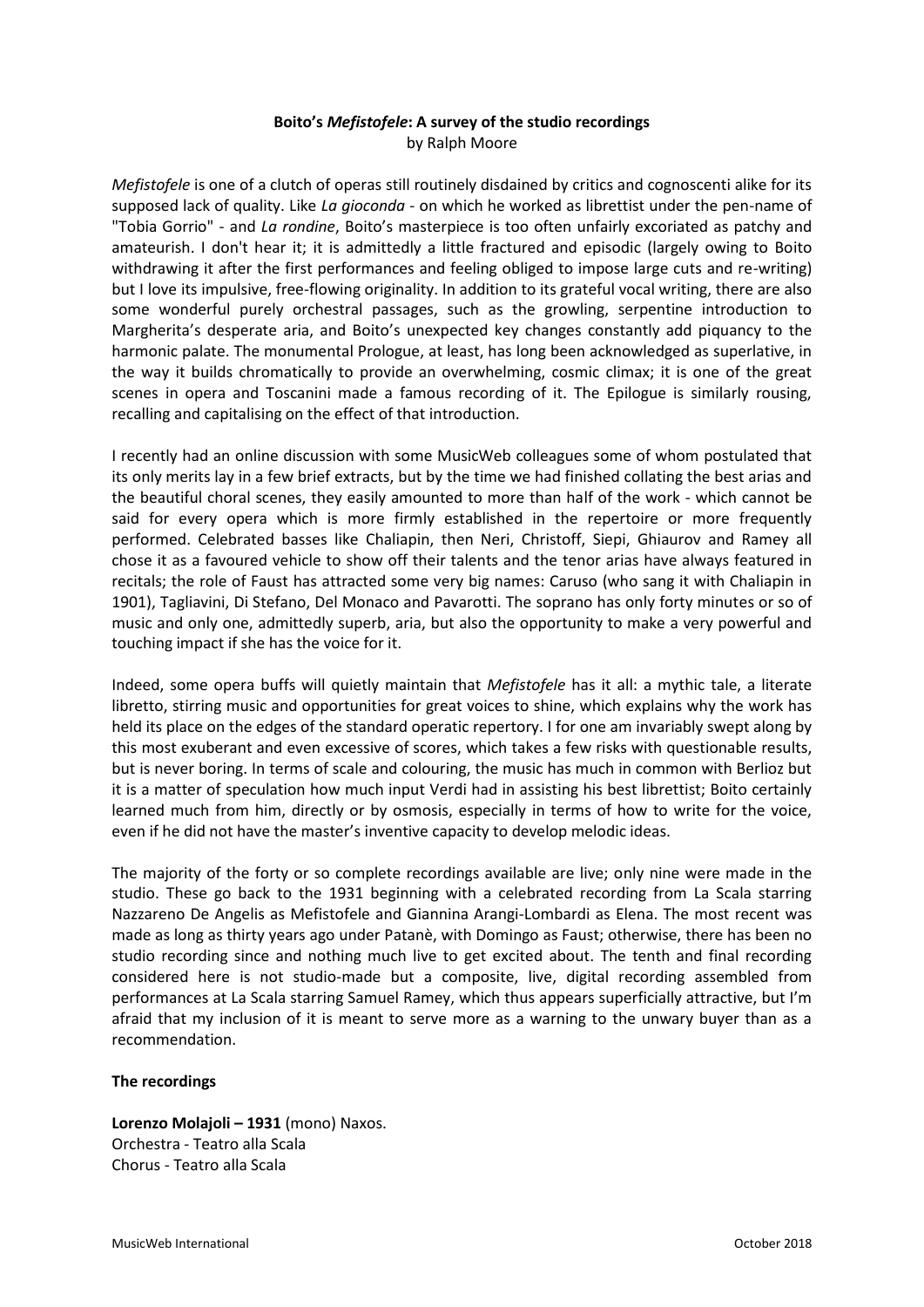Mefistofele - Nazzareno De Angelis Faust - Antonio Melandri Margherita - Mafalda Favero Elena - Giannina Arangi-Lombardi Martha - Ida Mannarini Wagner - Giuseppe Nessi Pantalis - Rita Monticone Nereo - Emilio Venturini

The sound here is surprisingly good for so old a recording and of course Naxos has done its usual, thorough but not interventionist, remastering job. There is inevitably some wow and background flutter but, with a will, the ear adjusts.

Speculation that the mysteriously undocumented "Lorenzo Molajoli" was Toscanini incognito is specifically fuelled by the fieriness of the conducting style apparent here and generally by Toscanini's well-known attachment to this work. However, [recent discussion on the MWI Message](http://members2.boardhost.com/MusicWebUK/msg/1539941821.html)  [Board](http://members2.boardhost.com/MusicWebUK/msg/1539941821.html) has resulted in my colleagues coming up with some fairly conclusive proof of his existence.

This is a great cast, too, headed by three superstars in Nazzareno De Angelis, Mafalda Favero and Arangi-Lombardi; the tenor, Antonio Melandri, who taught Gianni Raimondi, is now largely forgotten, but he had a big, open sound and a fine voice, despite some occasional unsteadiness. De Angelis' bass has an "old school" vibrancy and incisiveness to its dark tone reminding us of Italian contemporaries like Pasero and Pinza and his is among the liveliest of characterisations. The sheer energy he invests in making his loudest top notes resonate crazily is astonishing. The supporting cast is great, too; Ida Mannarini is a hoot as Martha. I generally like a darker soprano sound than Mafalda Favero provides but she is a winning singer and the strength of her lower register, as ever with classically trained singers of her era, helps enormously to enhance the gravitas and pathos of her depiction of Margherita's suffering. Notable and noticeable, too, is the security of her technique in the trills and coloratura.

The presence of the great Arangi-Lombardi, as with Caballé in the De Fabritiis recording much later, adds real glamour to the depiction of Elena. She had in fact made her debut at La Scala as Elena under Toscanini; her velvety voice immeasurably enhances the music and validates the indulgence of engaging a diva to make such a fleeting contribution.

Perhaps this can only be a supplementary recording for the enthusiast tolerant of historical sound but the excellence of the singing and the liveliness of the performance are compelling.

**Franco Capuana – 1952** (mono) Preiser, Cantus Classics Orchestra - Teatro alla Scala Chorus - Teatro alla Scala

Mefistofele - Giulio Neri Faust - Gianni Poggi Margherita - Rosetta Noli Elena - Simona Dall' Argine Martha - Ebe Ticozzi Wagner - Gino Del Signore Pantalis - Ebe Ticozzi Nereo - Gino Del Signore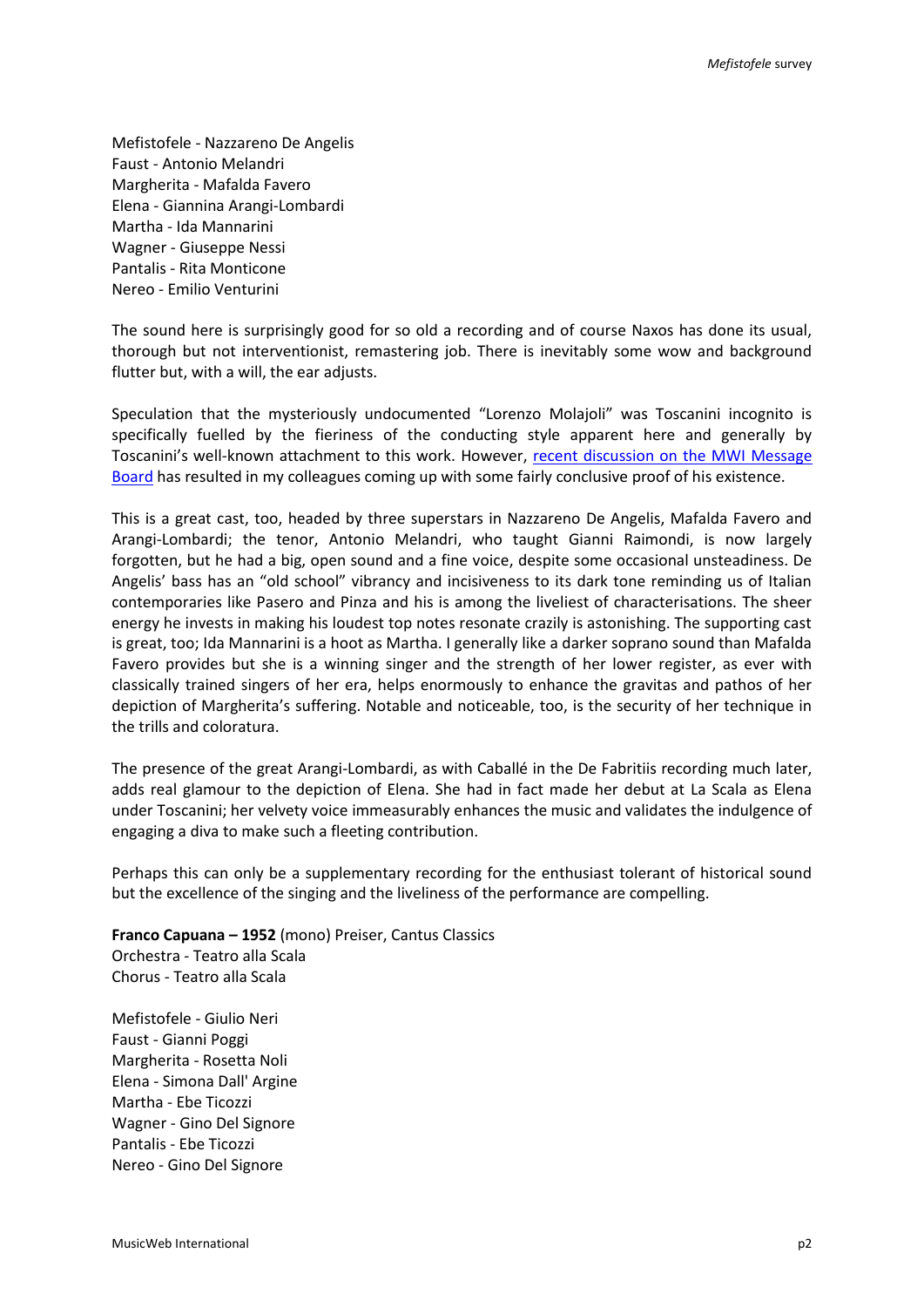In listenable, if somewhat fuzzy and distant, mono sound, this is a time capsule, preserving a typical, all-Italian performance from La Scala in the early 50's. The conducting is wholly idiomatic, the chorus lusty and committed – the cherubim sound more like street urchins - the orchestra likewise; the cavernous, black-voiced Giulio Neri is the star and one of the two artists here who successfully repeated their roles in Questa's recording two years later. (But why does Neri here omit the whistling that traditionally follows the repeated cry "Fischio!"?) Rosetta Noli was a second-rank soprano who had a good career; she has a neat, bright, somewhat fluttery voice and acts well with her voice but her portrayal lacks weight; it sounds as if Norina or Nedda has dropped by. Simona Dall' Argine gives us a nice cameo as Elena. Poggi is just ghastly and knocks this one on the head for me; I never understand how he apparently made a career with his throaty, whining, tearful tenor.

This need not detain us, especially as Neri, by far the best singer here, can be heard in a superior recording under Questa, much better partnered and in better sound.

**Angelo Questa – 1954** (mono) Warner, Fonit Cetra

Orchestra - RAI Torino Chorus - RAI Torino

Mefistofele - Giulio Neri Faust - Ferruccio Tagliavini Margherita - Marcella Pobbe Elena - Disma de Cecco Martha - Ebe Ticozzi Wagner - Armando Benzi Pantalis - Ede Marietti Gandolfo Nereo - Armando Benzi

In clean mono sound (in a slightly cavernous acoustic which suits the grandiose Prologue but seems slightly too distant for the more intimate scenes), nicely re-mastered to remove the original shrillness and permit reasonable clarity without much congestion in climaxes - this is another very desirable historical set from Cetra which could quite easily be your only *Mefistofele* if you're not too bothered about having spacious stereo and are on a budget - otherwise I would suggest either the superb Siepi/Del Monaco/Tebaldi issue or the later Decca offering with Ghiaurov, Pavarotti, Freni and Caballé. However, this has the tang of authenticity and Neri's rotund bass is probably more what Boito had in mind rather than Ghiaurov's Slavic snarl (which is mightily beautiful and impressively demonic, nonetheless); Siepi probably incarnates the best demon of all, in that he combines beauty, sensuality and incisiveness of tone, whereas Neri is rather woollier but his big, black voice is still imposing. (However, once again, there are no mocking whistles following "Fischio!")

Tagliavini is a prince among lyric tenors and this role suits him perfectly; he is both ardent and tender, and his soft singing and use of falsetto are very attractive, even if he cannot provide the visceral thrills Del Monaco supplies on top notes. I noticed for the first time in re-visiting this recording how much he often sounds like Jaume Aragall, another great tenor. The orchestra, chorus and conductor have the music in their blood, although I find Questa's direction a little too leisurely at moments of tension. Pobbe, overshadowed by her more celebrated contemporaries such as Callas and Tebaldi, sings plaintively and movingly; the voice is a big, pure sound with a slightly pronounced vibrato - and I like it. The supporting cast is good; Disma de Cecco and Ede Marietti Gandolfo are not singers I know, but they have lovely, old-fashioned voices and blend beautifully in the number opening Act 4. The climax of the opera is especially powerful, despite the limitations of the mono sound.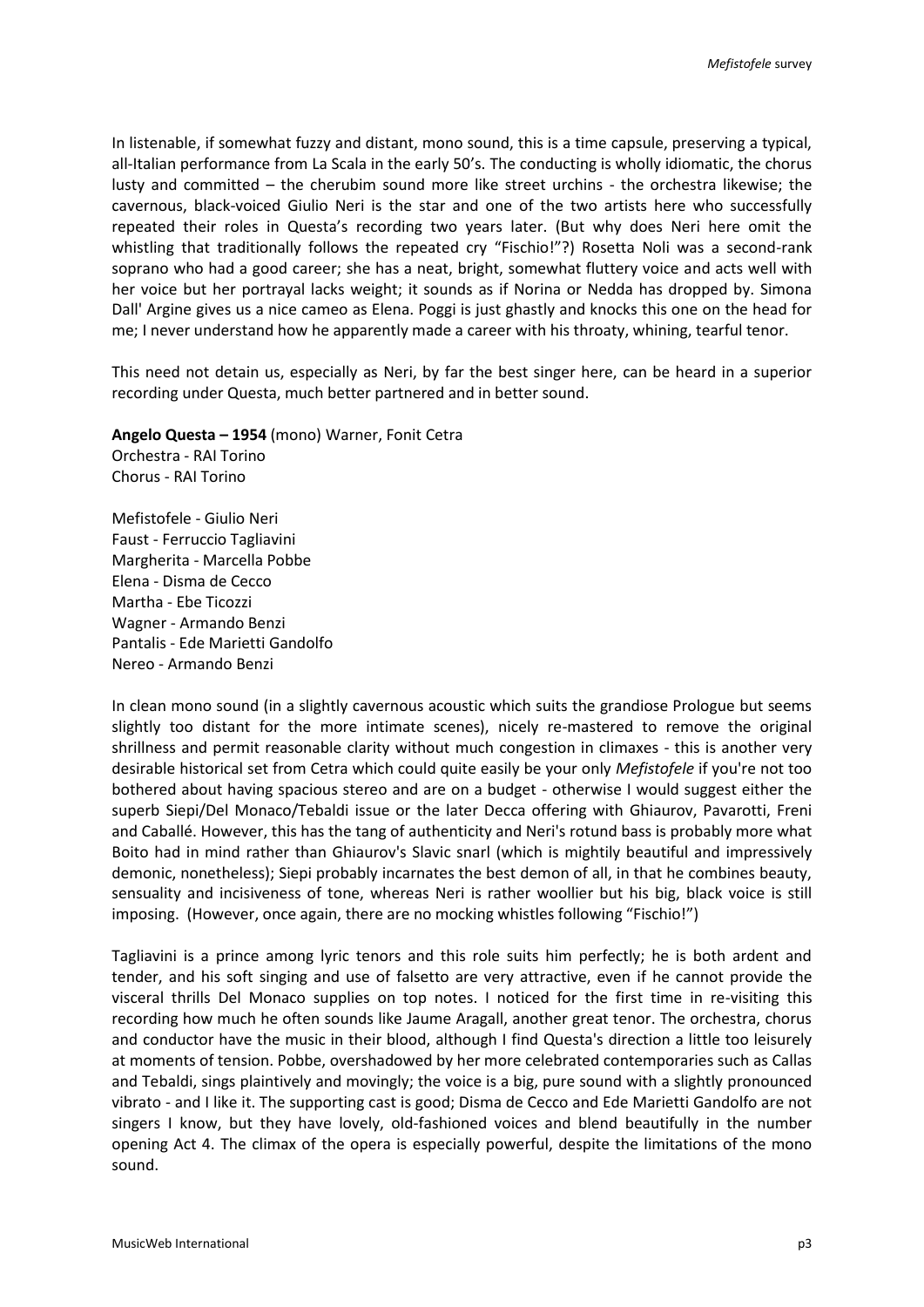This issue is attractively packaged with, like all in this series, the original 50's artwork on the cover, a short introductory essay, a synopsis and an Italian libretto.

**Vittorio Gui – 1956** (mono) EMI, Urania – NB: no Act 4 Orchestra - Teatro dell'Opera di Roma Chorus - Teatro dell'Opera di Roma

Mefistofele - Boris Christoff Faust - Giancinto Prandelli Margherita - Orietta Moscucci Martha - Amalia Pini Wagner - Piero De Palma

This is in cleaner, clearer, less distorted mono sound than the 1952 Capuana recording and is better balanced, allowing details to emerge even in passages where the orchestration is more congested. It also preserves the Mefistofele of a great bass in Boris Christoff. He was such an individual artist and the edge, bite and inimitable timbre of his voice are faithfully captured. I have never forgotten hearing him live and no singer since has ever sounded remotely like him. His top notes, diabolical snarl and unique way with the words make this among the most vivid of portrayals of evil on disc – but I wonder why he omits the two low Gs in his arias? He was perfectly capable of singing them.

Prandelli has rather too light a lyric tenor and there's a constriction in his tone which limits his appeal, but he is far preferable to Poggi. Orietta Moscucci is a touching Margherita, but like Prandelli, too delicate of voice and also a tad shrill; she is touching but lacks the voluptuousness of tone which makes sopranos like Tebaldi and Freni so memorable. Gui is dynamic and responsive and his Rome forces are fully up to the demands made upon them.

Unfortunately, what disqualifies this recording from recommendation is the omission of the whole of Act 4, the Walpurgisnacht, which means that Helen of Troy and some twenty-five minutes of lovely music have been needlessly excised.

**Tullio Serafin – 1958** (stereo) Decca Orchestra - Santa Cecilia Chorus - Santa Cecilia

Mefistofele - Cesare Siepi Faust - Mario Del Monaco Margherita - Renata Tebaldi Elena - Floriana Cavalli Martha - Lucia Danieli Wagner - Piero De Palma Pantalis - Lucia Danieli Nereo - Piero De Palma

In this classic recording, *Mefistofele* emerges as thoroughly arresting, absorbing and memorable and one of my favourite recordings in this genre. In addition to the assemblage of three of the greatest Italian voices of their era in top form, we have a masterly conductor and absolutely demonstration quality sound - so good that a friend tells me it was often broadcast in record shops (remember those?). Margherita was in many ways an ideal role for Tebaldi who, despite a little harshness up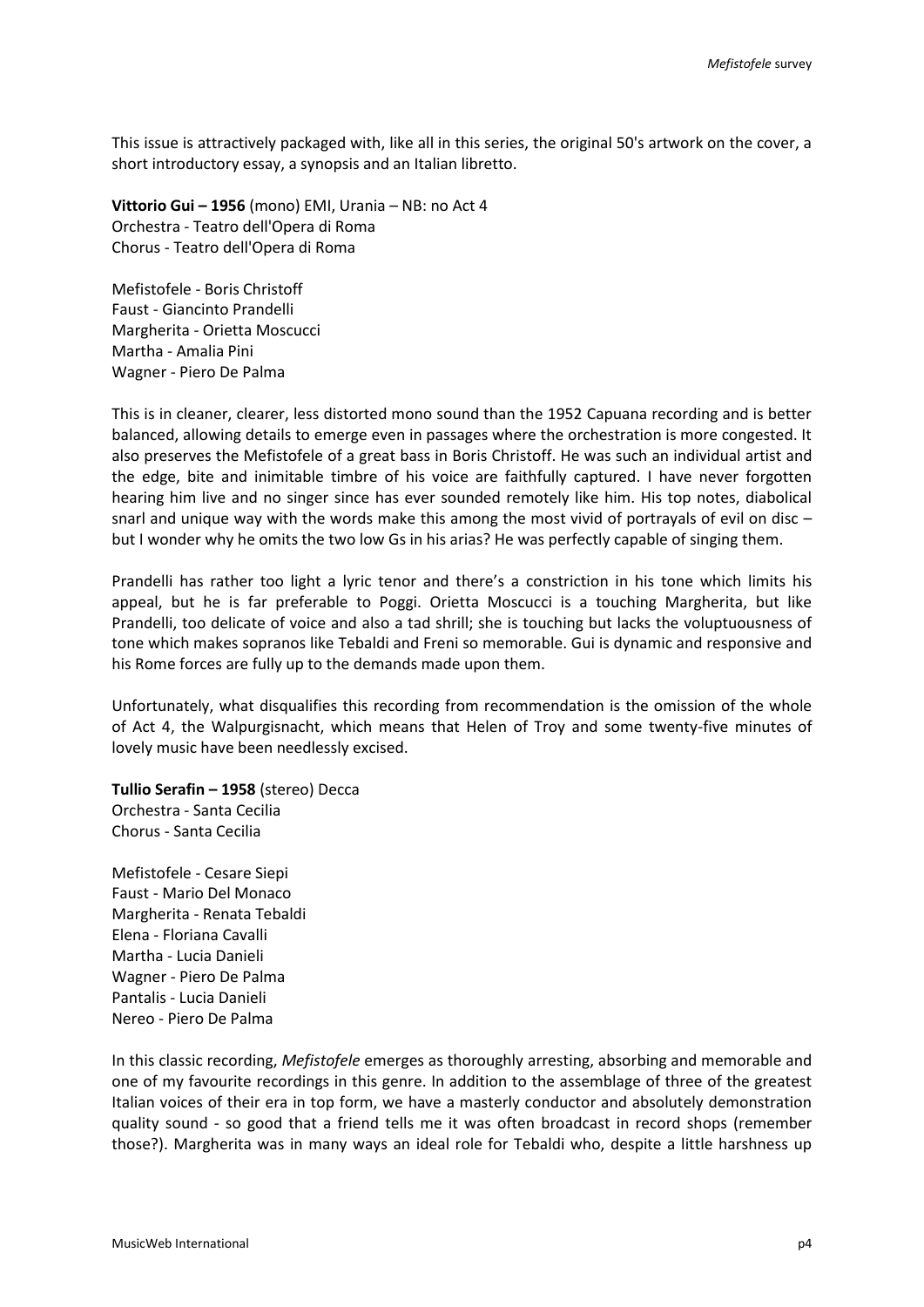top, is both moving and vocally resplendent, while Siepi luxuriates in a role that seemed tailor-made for his manifold gifts.

The project to record the entire opera began with a different tenor, Giuseppe Di Stefano, who recorded nearly the whole role but withdrew, citing "a terrible atmosphere" in the recording sessions. However, John Culshaw in "Putting the Record Straight" writes that di Stefano "had little respect for most of his fellow artists", then simply got bored and stopped showing up for recording sessions - or, as Di Stefano nonchalantly put it, "I went out for a coffee and didn't come back."

He was replaced with Del Monaco which was in fact no disaster at all, as by 1958 Di Stefano was already in decline and having to snatch and yell his top notes, which emerge marginally flat, and the "whiteness" in his voice is now more apparent, whereas Del Monaco was still in prime condition and sings quite sensitively in the complete recording, with what is otherwise nearly the same cast and certainly the same two co-principals, Tebaldi and Siepi. The duets between Del Monaco and Tebaldi are real events: two of the largest and most effulgent voices ever letting rip for our pleasure.

The first takes were eventually issued as highlights which are still highly recommendable, as despite some vocal issues, Di Stefano is still very fine and his flaws negligible. Tebaldi is, if anything, slightly steadier and sweeter of voice there. Siepi was always extraordinarily consistent and sings magnificently. Best of all are the terrific Prologue and Epilogue, intoned by a superb chorus with especially resonant basses and reaching empyrean heights. The highlights here really do include "the best bits", so although I cannot include it here as a recommendation for a recording of the whole opera, it is a great supplement.

**Julius Rudel – 1973** (stereo) EMI Orchestra - London Symphony Orchestra Chorus - Ambrosian Opera Chorus

Mefistofele - Norman Treigle Faust - Plácido Domingo Margherita - Montserrat Caballé Elena - Josella Ligi Martha - Heather Begg Wagner - Thomas Allen Pantalis - Delia Wallis Nereo - Leslie Fyson

All the studio recordings are safely recommendable but I would not put this one at the head of the list for a number of reasons, excellent though it is. It is one of many recordings churned out by EMI in the early 70's with the same team of Domingo and Caballé supported by a variety of sterling British musicians. Some of those recordings, like Muti's *Aida* are special, others betray just a touch of the production-line feeling to them, which is hardly surprising given just how often the same artist found themselves in the Kingsway Hall. I find it slightly odd that the young, rising baritone Thomas Allen was cast in the tenor role of Wagner as he evinces some understandable strain in the top half of the tessitura. Josella Ligi is good but hardly special as Elena; she's a little blowsy. Still, both Domingo and Caballé are lovely, especially in their dreamy duet "Lontano, lontano, lontano", even if I find more depth and hardly less vocal effulgence in Domingo's later Faust in Hungary.

Reactions to Norman Treigle's Mefistofele vary; he was undoubtedly charismatic on stage but I find him quite rough vocally and given to a fair amount of shouting and snarling when Ramey and Siepi convey evil through purely vocal means without sacrificing tonal suavity. I think he actually sings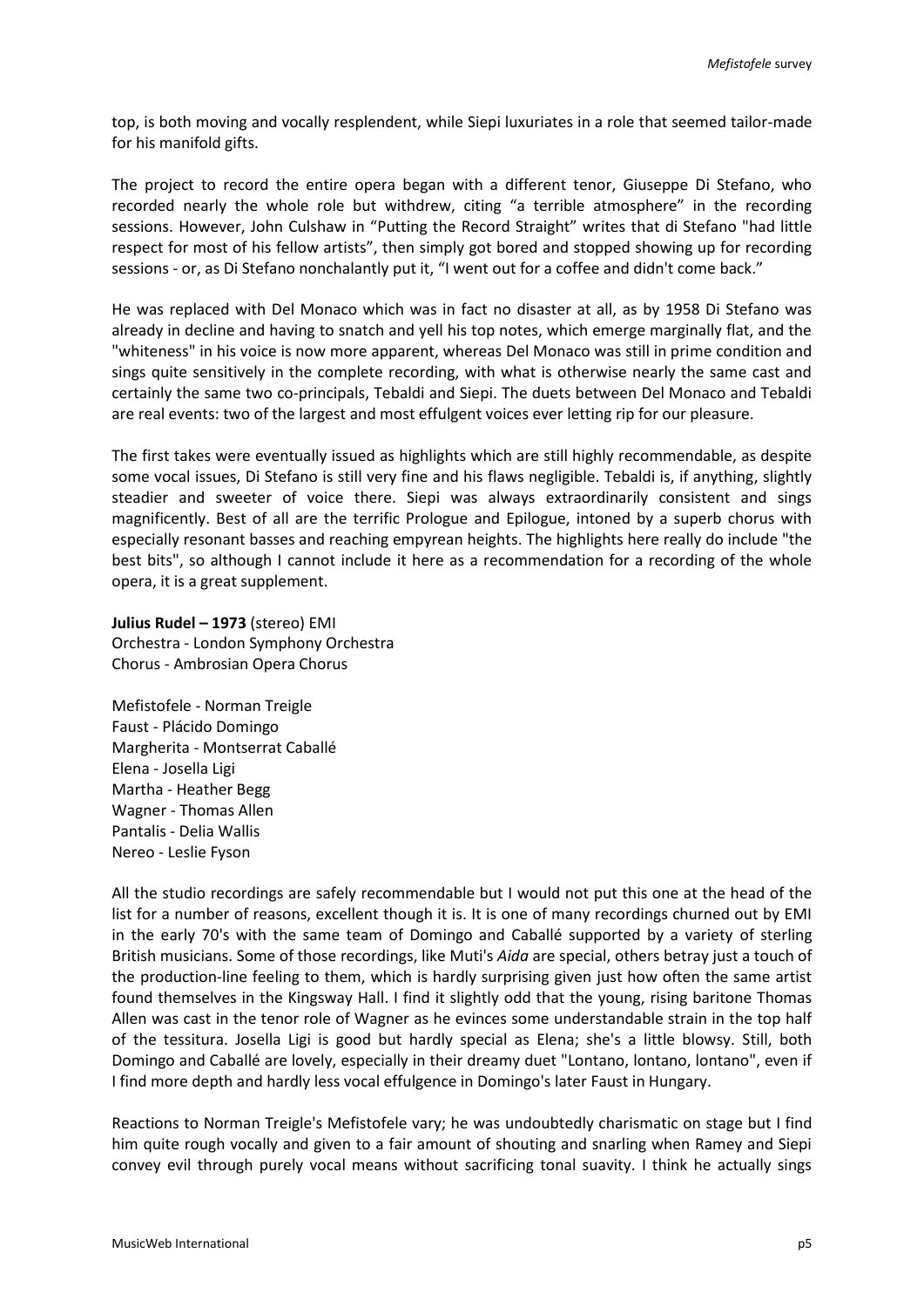better while still chilling the listener in the multiple, evil roles for the lead bass in Rudel's *Tales of Hoffmann*, but his gravelly, gritty sound is imposing and certainly does the job.

The LSO plays superbly under Rudel but the recorded sound is slightly bland, toned-down and lacking brilliance compared with Decca and Sony. Thus, this remains highly satisfactory but if forced I would choose the Decca and Sony recordings over it in terms of sound, drama and artistic quality and the older, all-Italian sets retain a visceral thrill not inappropriate to a tale of the titanic struggle for human souls, while this EMI version seems just a little polite.

**Oliviero De Fabritiis – 1980/82** (digital) Decca Orchestra - National Philharmonic Orchestra Chorus - London Opera Chorus

Mefistofele - Nicolai Ghiaurov Faust - Luciano Pavarotti Margherita - Mirella Freni Elena - Montserrat Caballé Martha - Nucci Condò Wagner - Piero De Palma Pantalis - Della Jones Nereo - Robin Leggate

That this recording has a great deal going for it is immediately obvious: the first advantage is the conducting of the eighty-year-old Oliviero de Fabritiis, directing with all the flair and understanding derived from decades as a man of theatre; he died at the end of the same year that this recording was completed in the perfect venue of the Walthamstow Town Hall, London. The cast is as impressive as could be found at that time, backed up by a first-class chorus, the expertly drilled Trinity Boys' Choir and a superb orchestra. The early digital sound from Decca is ideal; the Walpurgisnacht scene is thrillingly sung and recorded.

Pavarotti is in ardent, shining voice, singing sensitively but rising to deliver ringing top notes. Ghiaurov sneers and snarls demonically without compromising the beauty of his beautiful bass, even if he is not the smooth basso cantante we hear in Siepi or Ramey; his is a grainier, more Slavic sound but the resonant growl is beguiling and he is suitably sardonic in his delivery of the text. Freni has occasionally to push her lovely lyric soprano into the spinto category but she was always such an expressive singer and makes the most of her big aria.; the size and weight of her voice once she had moved into bigger roles is here much in evidence. It's a bonus to have singers of the calibre of Nucci Condò, Piero De Palma – repeating the excellent Wagner he recorded for Decca well over twenty years earlier - and Della Jones in the secondary roles and an even bigger bonus to have Caballé make a brief appearance as a sensuous Elena – a role requiring only twenty-five minutes on stage and often doubled by the soprano singing Margherita, who is conveniently freed up to sing Elena by Margherita's demise in Act 3, but Margherita and Elena are very different characters and the contrast between Freni's big, pure sound, and Caballé's more artful and sophisticated timbre is apt. Caballé makes the most of her cameo, deploying all the best features of her vocal technique and turning her narration of the sack of Troy into a showpiece.

The climax of the opera is here overwhelming, recapturing the splendour of the Prologue; you will gather that I like this recording very much; to my ears it is virtually flawless: a feat of lovely singing and playing impeccably recorded.

**Ivan Marinov – 1985** (digital) Capriccio, Laserlight Classics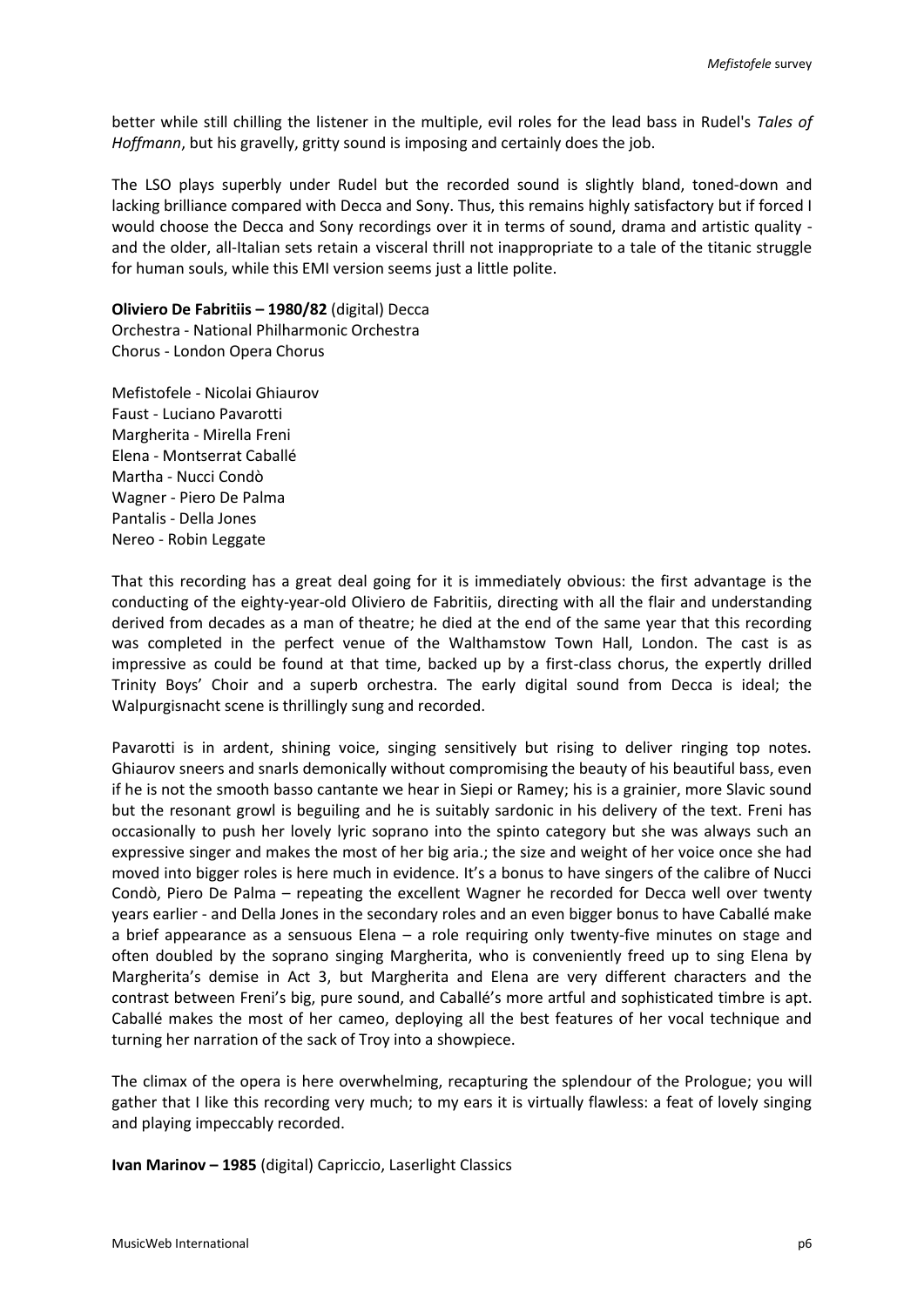Orchestra - Sofia National Opera Chorus - Sofia National Opera

Mefistofele - Nicola Ghiuselev Faust - Kaludi Kaludov Margherita - Stefka Evstatieva Elena - Roumyana Bareva Martha - Evelina Stoitzeva Wagner - Mincho Popov Pantalis - Reni Penkova Nereo - Boris Bogdanov

My bargain Laserlight edition of this recording, first issued on Capriccio, is oddly packaged in two single CD cases tucked into a cardboard slipcase with brief, trilingual notes, a track-list and a synopsis, but it can easily be transferred into a slimline double CD case.

The spacious digital sound has good depth and I like the background thunder at the beginning and end of the Prologue, which is suggestive of a stage production. Previous reviewers have complained about balances and extremes in the recorded volume; I have no such problems. Yes, the acoustic is cavernous but this is appropriate to the cosmic scenes being narrated and orchestral details, such as the pizzicato accompaniment to Mefistofele's entrance, are still perfectly audible. Nonetheless, the impact of the celestial choir remains rather muted compared with the best recordings and the words in the crowd scenes of Act 2 are indistinct.

The voices, as evinced by Ghiuselev's entrance, are considerably closer to the microphone. He is in good, confident voice, maintaining an Italianate legato and inflecting text with aplomb. He is a rougher customer. not as suave or insinuating as Siepi but he has a splendid, rich, resonant bass and a strong presence. I like the way he can inject a sardonic chuckle into his tone and play the rogue. He was always in the shadow of his bass compatriot Nicolai Ghiaurov, who of course also excelled in the role of Mefistofele, but here demonstrates that he was a fine artist in his own right. He was hardly the first Slavonic bass to make a success of the role; we may think back to Chaliapin, Reizen, Christoff and the aforementioned Ghiaurov.

Kaloudi Kaloudov has a typical Eastern European tenor: a little hard, tight and plaintive and occasionally his tone turns a little husky, but his voice is powerful and expressive and he has ringing top notes. His Italian is good, too. He manages a nice, lyrical line in "Se tu mi doni" and his Wagner has a similarly pleasant – and pleasantly similar – voice; he sounds as though he equally could have sung Faust. Stefka Evstatieva's Margherita is perhaps a tad mature-sounding but she has warm, flexible voice. Her account of "L'altra notte" is grand and moving and despite the ample size of her soprano, she negotiates the coloratura very deftly and her top notes are huge. The duet "Lontano, lontano, lontano" is dreamily sung; her timbre when she is singing softly often reminds me a great deal of Katia Ricciarelli at her best and I like her very much. Evelina Stoitzeva makes a fruity Martha. Rumjana Bareva as Elena could have a sweeter, more seductive tone but like Evstatieva, she has big, vibrant voice, sings firmly, throws herself into the love duet with abandon and certainly doesn't let the side down.

Marinov's conducting is wholly unobjectionable, although just occasionally proceedings lose tension; for example, the Garden Scene in Act 2 goes a little slack; however, he mostly does the job and chorus is lively and engaged.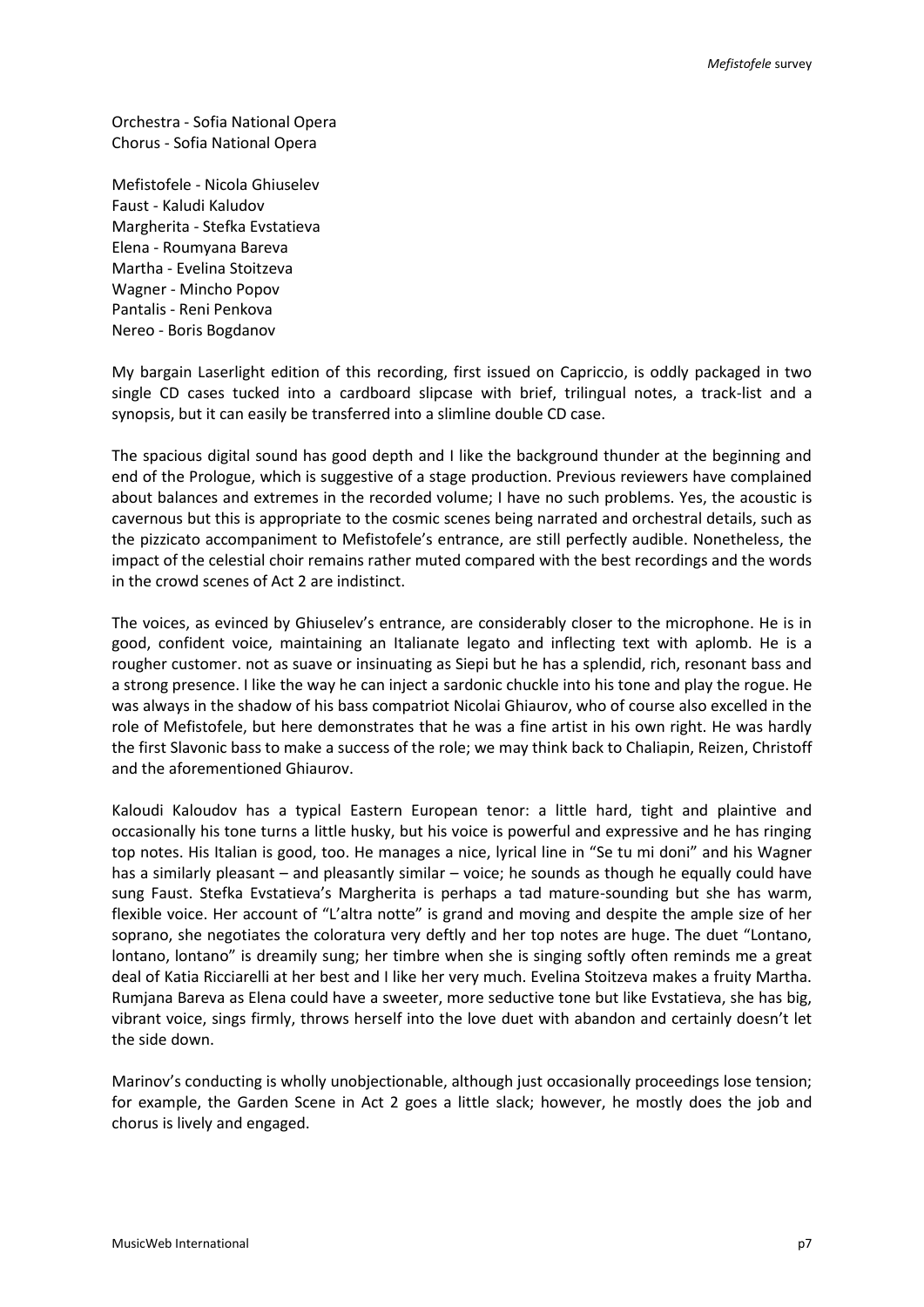While this is not necessarily the most desirable recording compared with glitzier offerings, its allround excellence and bargain price definitely make it an attractive purchase and anyone on a budget will not be disappointed.

**Giuseppe Patanè – 1988** (digital) Sony Classical Orchestra - Hungarian State Orchestra Chorus - Hungaroton Opera Chorus & Nyiregyházi Boys' Choir

Mefistofele - Samuel Ramey Faust - Plácido Domingo Margherita - Éva Marton Elena - Éva Marton Martha - Tamara Takács Wagner - Sergio Tedesco Pantalis - Éva Farkas Nereo - Antal Pataki

This recording has attracted mixed reviews for a variety of reasons, some of which puzzle me. For example, I have read criticism of the brass of the Hungarian State Orchestra, who to me sound raucously splendid in that blockbuster opening scene with its massed angelic choir, the Hungaroton Opera Chorus singing with extraordinary gusto. I was also astonished at how idiomatically Italian the Nyireghyházi Boys' Choir sounds until I saw that the choir director was Piergiorgio Morandi. However, I agree that one serious blot, which early becomes apparent, is the aged, wobbly singing of Sergio Tedesco as Wagner. He might once have been the voice of Tarzan but here at only sixty years old he is, sadly, all washed up. Passing over that, we hear Domingo in his mid-forties and he is of course just fine, if not as thrilling as Del Monaco or as sparkling as Pavarotti, but he sings legato passages like "Se tu mi doni" with great beauty.

A second criticism is that Ramey is faceless in comparison with Siepi. For some, Ghiaurov was too Slavic in tone for De Fabritiis, but others agree that he excelled in Italian roles. Ramey, too, has the heft and suavity for Mefistofele and I certainly don't hear that he just sings through it; it was a role tailor-made for him, temperamentally, vocally and even physically: he sang it bare-chested à la Chaliapin to huge acclaim world-wide. For me, it's one of those great voices I simply drink in and I also hear him pointing the verbal comedy during the double-wooing scene.

Eva Marton has quite a large, weighty soprano for Margherita but she lightens it convincingly and is pure of tone even if the vibrato is at times a little too pronounced. She is moving and impassioned in her big prison-cell scene and her "Lontano, lontano" duet with Domingo is exquisite. As Elena, she sings beautifully and sensitively, belying her reputation (sometimes merited) for being "klaxonvoiced".

The opening and closing scenes are simply overwhelming; only the music of Berlioz and Wagner at their most grandiose approaches them in scale and Giuseppe Patanè conducts it most sympathetically and effectively, encompassing both the tender and the spectacular; the playing of his Hungarian orchestra is first rate.

Whether for a modern, digital recording you prefer this or the Decca will depend upon your taste in voices; Freni is marginally over-parted for all the beauty of her voice and Marton here is just a tad blowsy but both are excellent; the comparative merits of the bass and tenor in each I briefly discuss above. I am happy to have both sets.